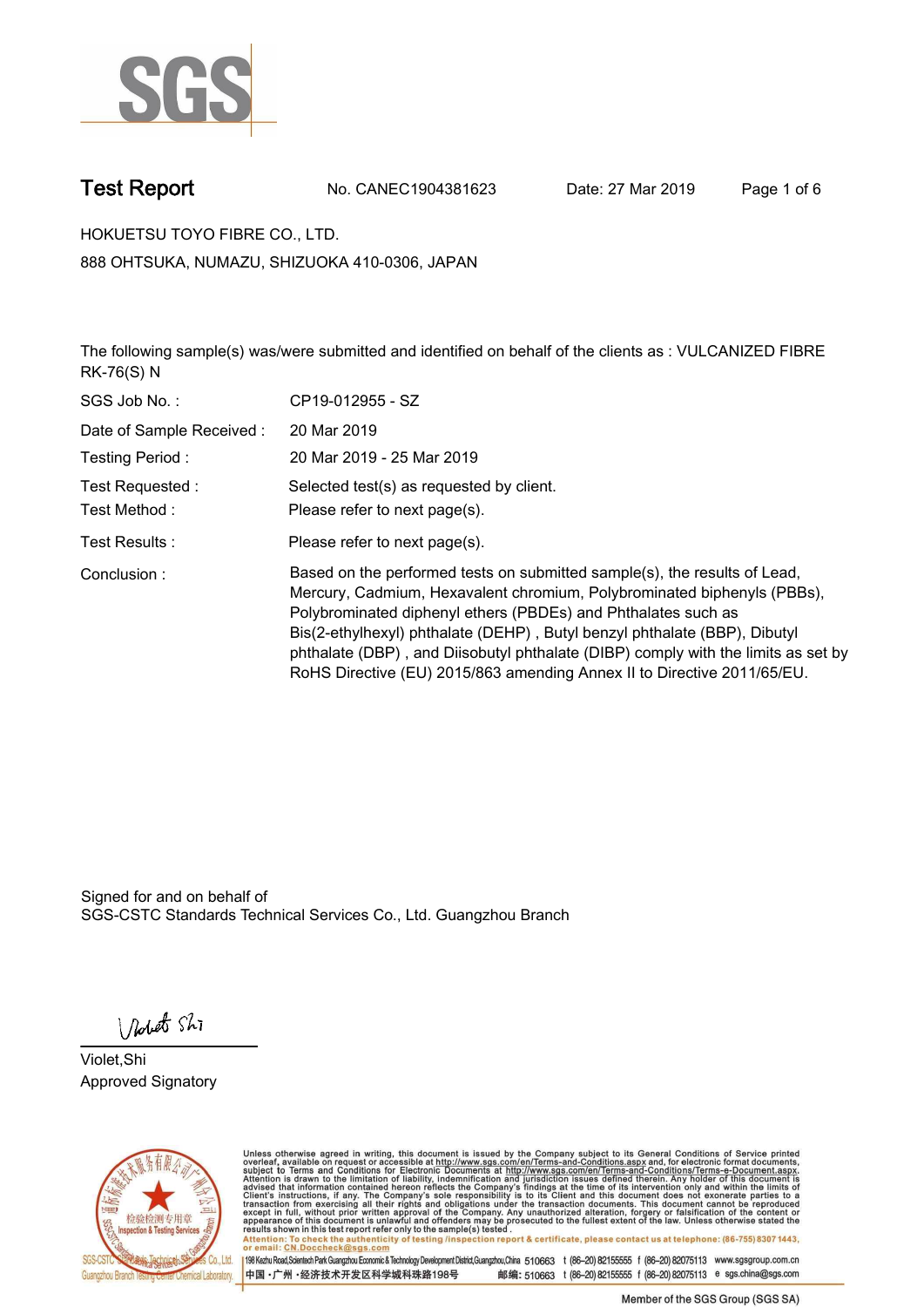

**Test Report. No. CANEC1904381623 Date: 27 Mar 2019. Page 2 of 6.**

**Test Results :.**

**Test Part Description :.**

| Specimen No.    | <b>SGS Sample ID</b>               | <b>Description</b> |  |
|-----------------|------------------------------------|--------------------|--|
| SN <sub>1</sub> | CAN19-043816.017 Lt-green material |                    |  |

**Remarks :.(1) 1 mg/kg = 1 ppm = 0.0001%.**

**(2) MDL = Method Detection Limit.**

**(3) ND = Not Detected ( < MDL ).**

**(4) "-" = Not Regulated.**

### **RoHS Directive (EU) 2015/863 amending Annex II to Directive 2011/65/EU.**

**Test Method :. With reference to IEC 62321-4:2013+A1:2017, IEC 62321-5:2013, IEC 62321-7-2:2017 , IEC 62321-6:2015 and IEC 62321-8:2017, analyzed by ICP-OES , UV-Vis and GC-MS ..**

| Test Item(s)               | Limit                    | Unit  | <b>MDL</b>               | 017       |
|----------------------------|--------------------------|-------|--------------------------|-----------|
| Cadmium (Cd)               | 100                      | mg/kg | $\overline{2}$           | <b>ND</b> |
| Lead (Pb)                  | 1,000                    | mg/kg | $\overline{c}$           | <b>ND</b> |
| Mercury (Hg)               | 1,000                    | mg/kg | 2                        | <b>ND</b> |
| Hexavalent Chromium (CrVI) | 1,000                    | mg/kg | 8                        | <b>ND</b> |
| Sum of PBBs                | 1,000                    | mg/kg | $\overline{\phantom{a}}$ | <b>ND</b> |
| Monobromobiphenyl          |                          | mg/kg | 5                        | <b>ND</b> |
| Dibromobiphenyl            | $\overline{\phantom{a}}$ | mg/kg | 5                        | <b>ND</b> |
| Tribromobiphenyl           | -                        | mg/kg | 5                        | <b>ND</b> |
| Tetrabromobiphenyl         |                          | mg/kg | 5                        | <b>ND</b> |
| Pentabromobiphenyl         | -                        | mg/kg | 5                        | <b>ND</b> |
| Hexabromobiphenyl          |                          | mg/kg | 5                        | <b>ND</b> |
| Heptabromobiphenyl         | -                        | mg/kg | 5                        | <b>ND</b> |
| Octabromobiphenyl          | -                        | mg/kg | 5                        | <b>ND</b> |
| Nonabromobiphenyl          |                          | mg/kg | 5                        | ND        |
| Decabromobiphenyl          |                          | mg/kg | 5                        | <b>ND</b> |
| Sum of PBDEs               | 1,000                    | mg/kg | $\overline{\phantom{a}}$ | <b>ND</b> |
| Monobromodiphenyl ether    |                          | mg/kg | 5                        | <b>ND</b> |
| Dibromodiphenyl ether      | -                        | mg/kg | 5                        | <b>ND</b> |
| Tribromodiphenyl ether     | -                        | mg/kg | 5                        | <b>ND</b> |
| Tetrabromodiphenyl ether   |                          | mg/kg | 5                        | <b>ND</b> |
| Pentabromodiphenyl ether   |                          | mg/kg | 5                        | <b>ND</b> |
|                            |                          |       |                          |           |



Unless otherwise agreed in writing, this document is issued by the Company subject to its General Conditions of Service printed<br>overleaf, available on request or accessible at http://www.sgs.com/en/Terms-and-Conditions.asp

Attention: To check the authenticity of testing /inspection report & certificate, please contact us at telephone: (86-755) 8307 1443,<br>or email: CN.Doccheck@sgs.com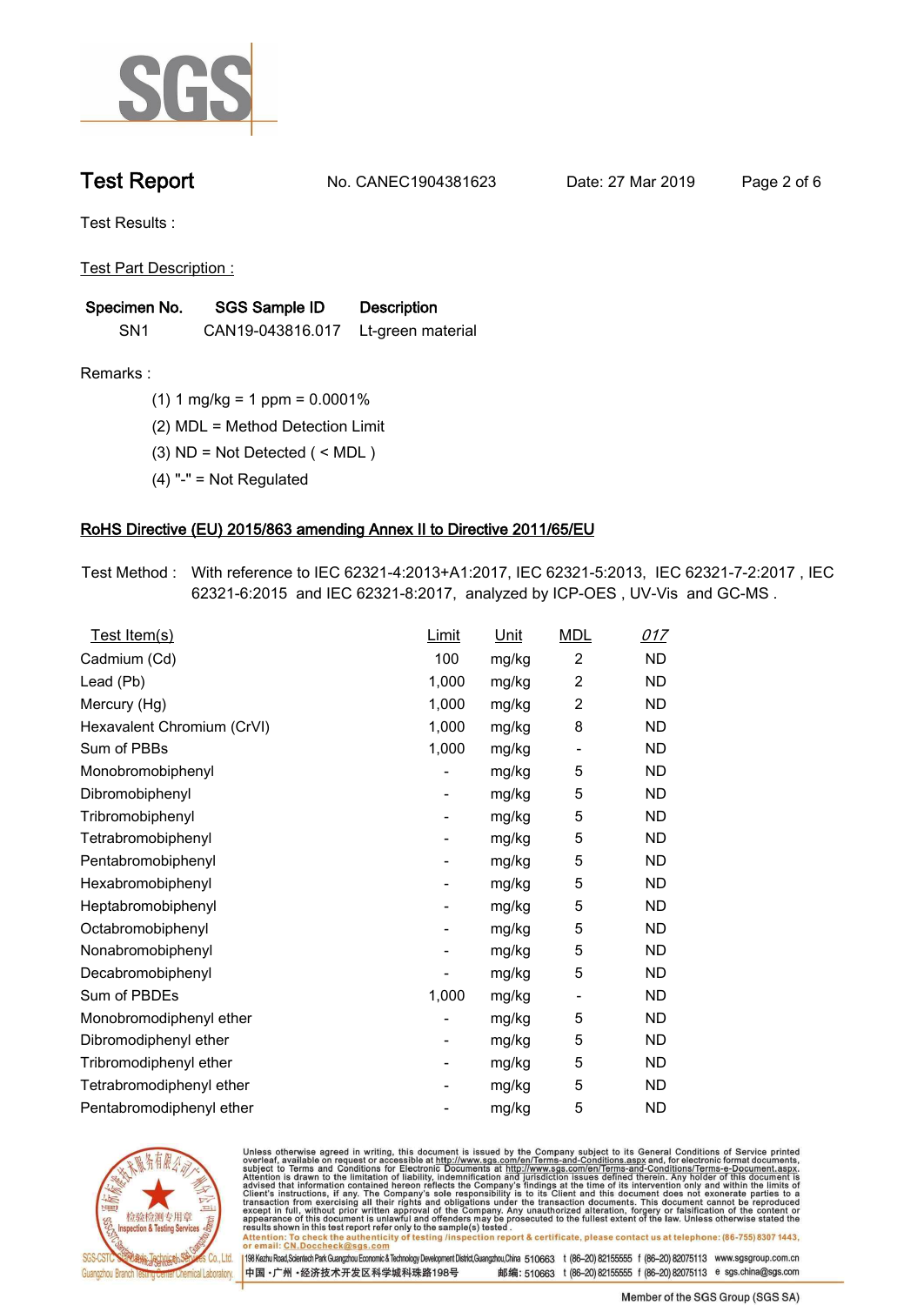

| <b>Test Report</b>                  | No. CANEC1904381623 |       | Date: 27 Mar 2019 |            | Page 3 of 6 |
|-------------------------------------|---------------------|-------|-------------------|------------|-------------|
| Test Item(s)                        | Limit               | Unit  | <b>MDL</b>        | <u>017</u> |             |
| Hexabromodiphenyl ether             | -                   | mg/kg | 5                 | <b>ND</b>  |             |
| Heptabromodiphenyl ether            | ۰                   | mg/kg | 5                 | <b>ND</b>  |             |
| Octabromodiphenyl ether             | ۰                   | mg/kg | 5                 | ND.        |             |
| Nonabromodiphenyl ether             | -                   | mg/kg | 5                 | <b>ND</b>  |             |
| Decabromodiphenyl ether             | ٠                   | mg/kg | 5                 | <b>ND</b>  |             |
| Dibutyl phthalate (DBP)             | 1.000               | mg/kg | 50                | <b>ND</b>  |             |
| Butyl benzyl phthalate (BBP)        | 1.000               | mg/kg | 50                | <b>ND</b>  |             |
| Bis (2-ethylhexyl) phthalate (DEHP) | 1.000               | mg/kg | 50                | <b>ND</b>  |             |
| Diisobutyl Phthalates (DIBP)        | 1.000               | mg/kg | 50                | ND.        |             |

**Notes :.**

**(1) The maximum permissible limit is quoted from RoHS Directive (EU) 2015/863.IEC 62321 series is equivalent to EN 62321 series** 

**http://www.cenelec.eu/dyn/www/f?p=104:30:1742232870351101::::FSP\_ORG\_ID,FSP\_LANG\_ID:12586 37,25.**



Unless otherwise agreed in writing, this document is issued by the Company subject to its General Conditions of Service printed<br>overleaf, available on request or accessible at http://www.sgs.com/en/Terms-and-Conditions.as Manus and The Check the authenticity of testing /inspection report & certificate, please contact us at telephone: (86-755) 8307 1443,

or email: CN.Doccheck@sgs.com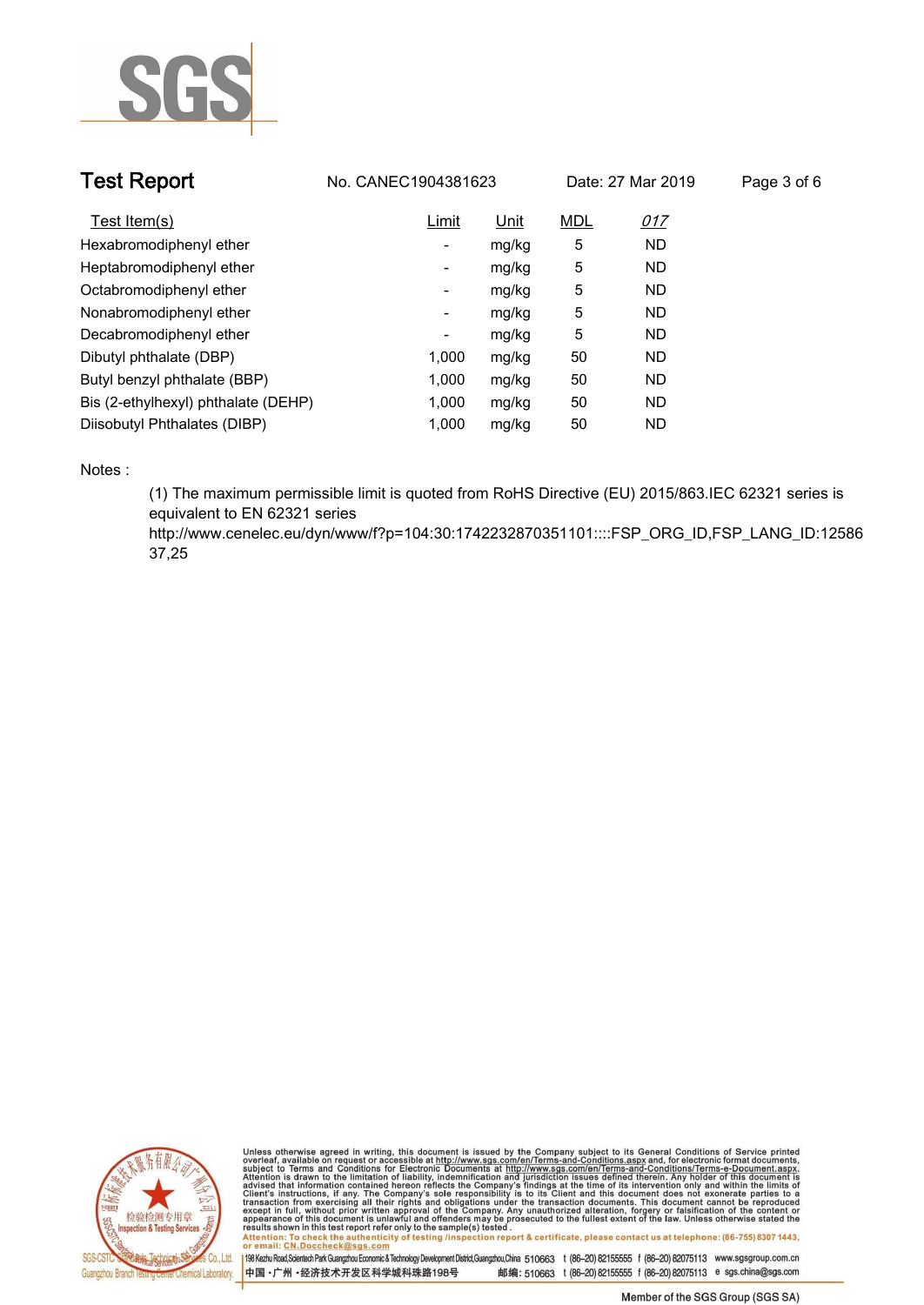

**Test Report. No. CANEC1904381623 Date: 27 Mar 2019. Page 4 of 6.**

## **ATTACHMENTS Pb/Cd/Hg/Cr6+/PBBs/PBDEs Testing Flow Chart**

**1) These samples were dissolved totally by pre-conditioning method according to below flow chart. (Cr6+ and PBBs/PBDEs test method excluded).**





Unless otherwise agreed in writing, this document is issued by the Company subject to its General Conditions of Service printed<br>overleaf, available on request or accessible at http://www.sgs.com/en/Terms-and-Conditions.asp

results shown in this test report refer only to the sample(s) tested .<br>Attention: To check the authenticity of testing /inspection report & certificate, please contact us at telephone: (86-755) 8307 1443,<br>or email: <u>CN.Doc</u>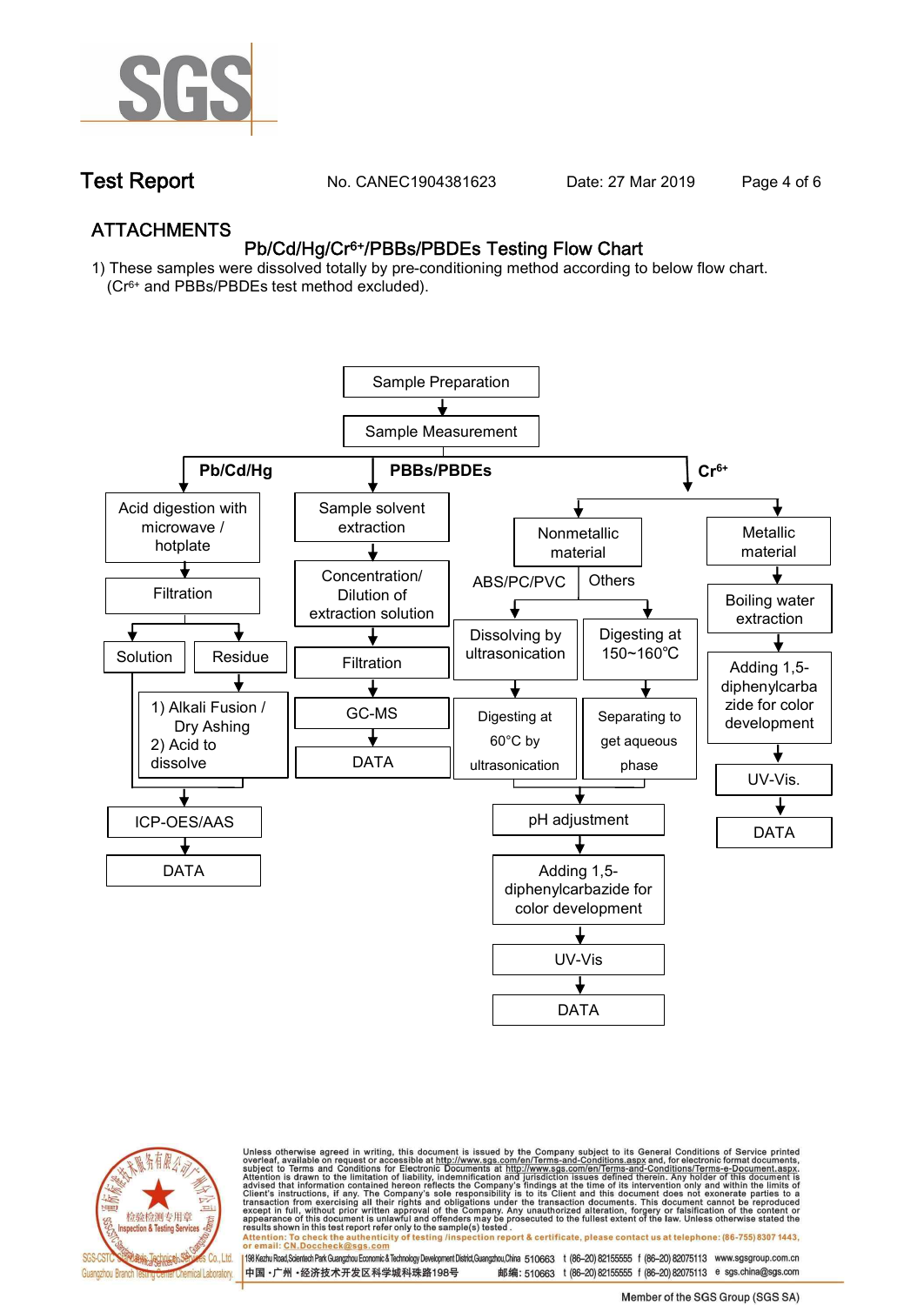

**Test Report. No. CANEC1904381623 Date: 27 Mar 2019. Page 5 of 6.**

# **ATTACHMENTS Phthalates Testing Flow Chart**





Unless otherwise agreed in writing, this document is issued by the Company subject to its General Conditions of Service printed<br>overleaf, available on request or accessible at http://www.sgs.com/en/Terms-and-Conditions.as

results shown in this test report refer only to the sample(s) tested .<br>Attention: To check the authenticity of testing /inspection report & certificate, please contact us at telephone: (86-755) 8307 1443,<br>or email: <u>CN.Doc</u>